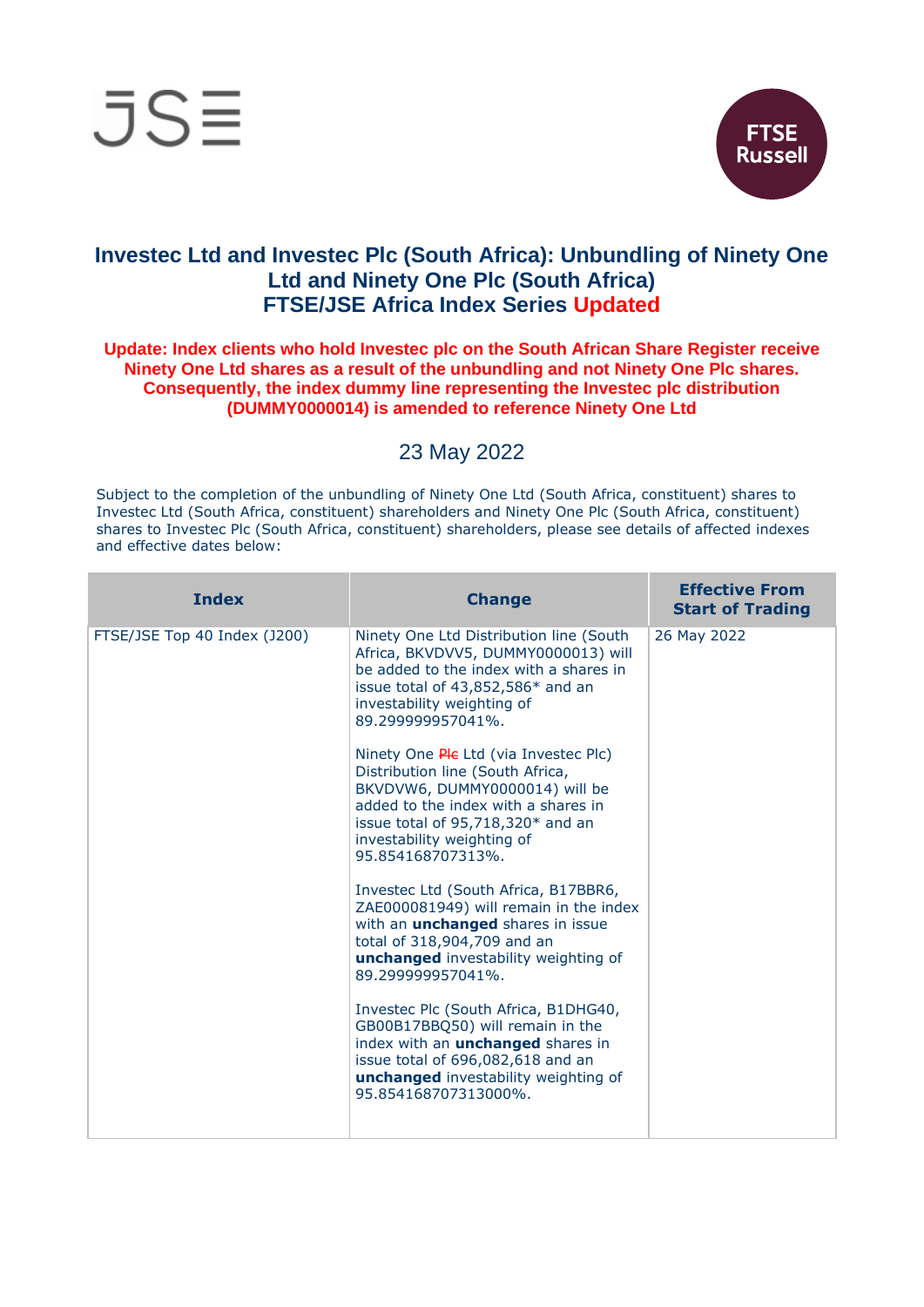| <b>Index</b>                                | <b>Change</b>                                                                                                                                                                                                                                                                                                                  | <b>Effective From</b><br><b>Start of Trading</b> |
|---------------------------------------------|--------------------------------------------------------------------------------------------------------------------------------------------------------------------------------------------------------------------------------------------------------------------------------------------------------------------------------|--------------------------------------------------|
| FTSE/JSE Mid Cap Index (J201)               | Ninety One Ltd Distribution line will be<br>added to the index as detailed above.<br>Ninety One Ple Ltd (via Investec Plc)<br>Distribution line will be added to the<br>index as detailed above.<br>Investec Ltd will remain in the index as<br>detailed above.<br>Investec Plc will remain in the index as<br>detailed above. | 26 May 2022                                      |
| FTSE/JSE All Share Index (J203)             | Ninety One Ltd Distribution line will be<br>added to the index as detailed above.<br>Ninety One Ple Ltd (via Investec Plc)<br>Distribution line will be added to the<br>index as detailed above.<br>Investec Ltd will remain in the index as<br>detailed above.<br>Investec Plc will remain in the index as<br>detailed above. | 26 May 2022                                      |
| FTSE/JSE Large and Mid Cap Index<br>(J206)  | Ninety One Ltd Distribution line will be<br>added to the index as detailed above.<br>Ninety One Ple Ltd (via Investec Plc)<br>Distribution line will be added to the<br>index as detailed above.<br>Investec Ltd will remain in the index as<br>detailed above.<br>Invested Plc will remain in the index as<br>detailed above. | 26 May 2022                                      |
| FTSE/JSE Financial 15 Index<br>$($ J212 $)$ | Ninety One Ltd Distribution line will be<br>added to the index as detailed above.<br>Ninety One Ple Ltd (via Investec Plc)<br>Distribution line will be added to the<br>index as detailed above.<br>Investec Ltd will remain in the index as<br>detailed above.<br>Invested Plc will remain in the index as<br>detailed above. | 26 May 2022                                      |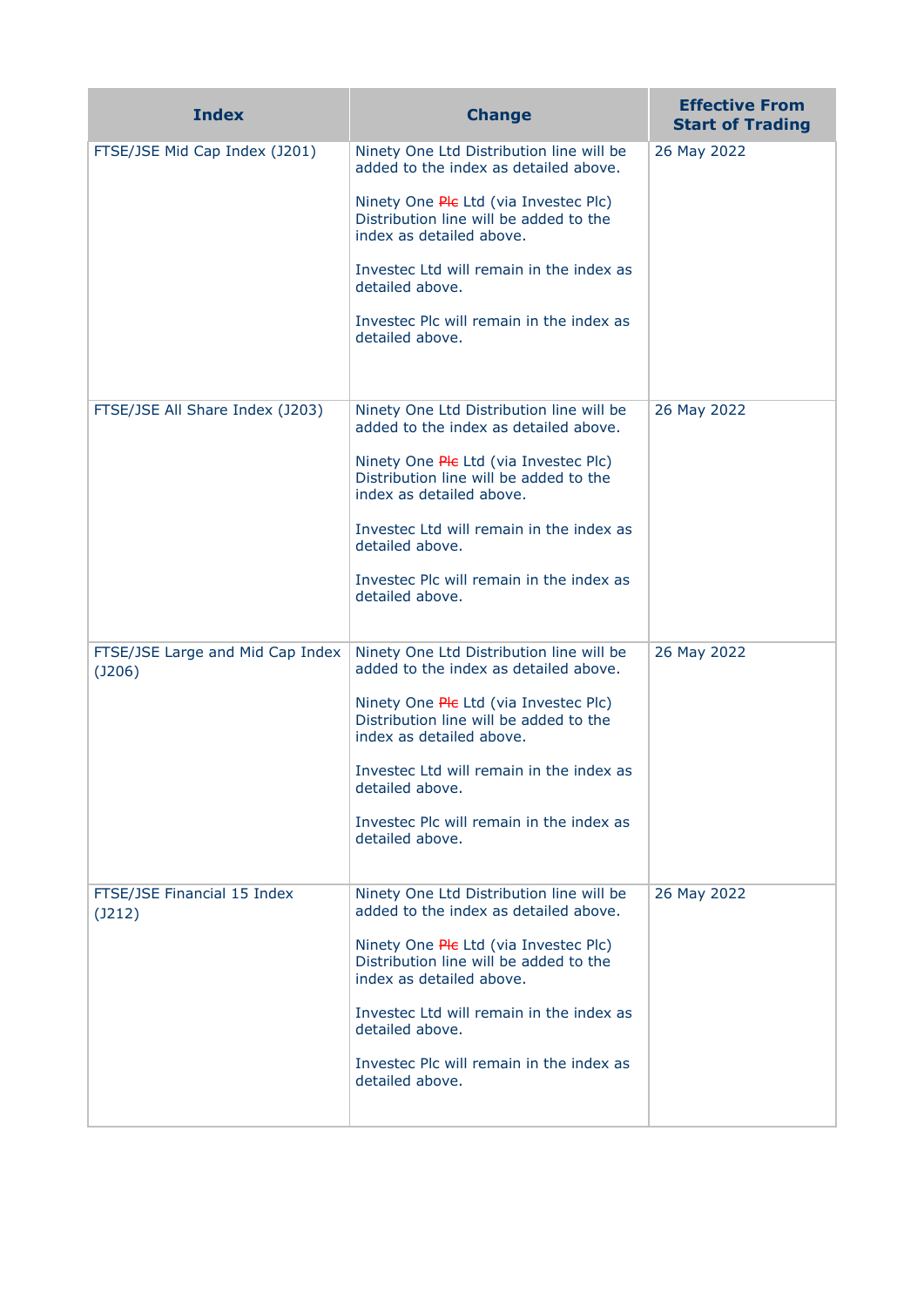| <b>Index</b>                                           | <b>Change</b>                                                                                                                                                        | <b>Effective From</b><br><b>Start of Trading</b> |
|--------------------------------------------------------|----------------------------------------------------------------------------------------------------------------------------------------------------------------------|--------------------------------------------------|
| FTSE/JSE Financial & Industrial 30<br>Index (J213)     | Ninety One Ltd Distribution line will be<br>added to the index as detailed above.<br>Ninety One Ple Ltd (via Investec Plc)<br>Distribution line will be added to the | 26 May 2022                                      |
|                                                        | index as detailed above.<br>Investec Ltd will remain in the index as<br>detailed above.                                                                              |                                                  |
|                                                        | Investec Plc will remain in the index as<br>detailed above.                                                                                                          |                                                  |
| FTSE/JSE Equally Weighted Top 40<br>Index (J2EQ)       | Ninety One Ltd Distribution line will be<br>added to the index as detailed above.                                                                                    | 26 May 2022                                      |
|                                                        | Ninety One Ple Ltd (via Investec Plc)<br>Distribution line will be added to the<br>index as detailed above.                                                          |                                                  |
|                                                        | Investec Ltd will remain in the index as<br>detailed above.                                                                                                          |                                                  |
|                                                        | Investec Plc will remain in the index as<br>detailed above.                                                                                                          |                                                  |
| FTSE/JSE Equally Weighted<br>Financial 15 Index (J4EQ) | Ninety One Ltd Distribution line will be<br>added to the index as detailed above.                                                                                    | 26 May 2022                                      |
|                                                        | Ninety One Ple Ltd (via Investec Plc)<br>Distribution line will be added to the<br>index as detailed above.                                                          |                                                  |
|                                                        | Investec Ltd will remain in the index as<br>detailed above.                                                                                                          |                                                  |
|                                                        | Investec Plc will remain in the index as<br>detailed above.                                                                                                          |                                                  |
| FTSE/JSE RAFI All Share Index<br>$($ J263 $)$          | Ninety One Ltd Distribution line will be<br>added to the index as detailed above.                                                                                    | 26 May 2022                                      |
|                                                        | Ninety One Ple Ltd (via Investec Plc)<br>Distribution line will be added to the<br>index as detailed above.                                                          |                                                  |
|                                                        | Investec Ltd will remain in the index as<br>detailed above.                                                                                                          |                                                  |
|                                                        | Investec Plc will remain in the index as<br>detailed above.                                                                                                          |                                                  |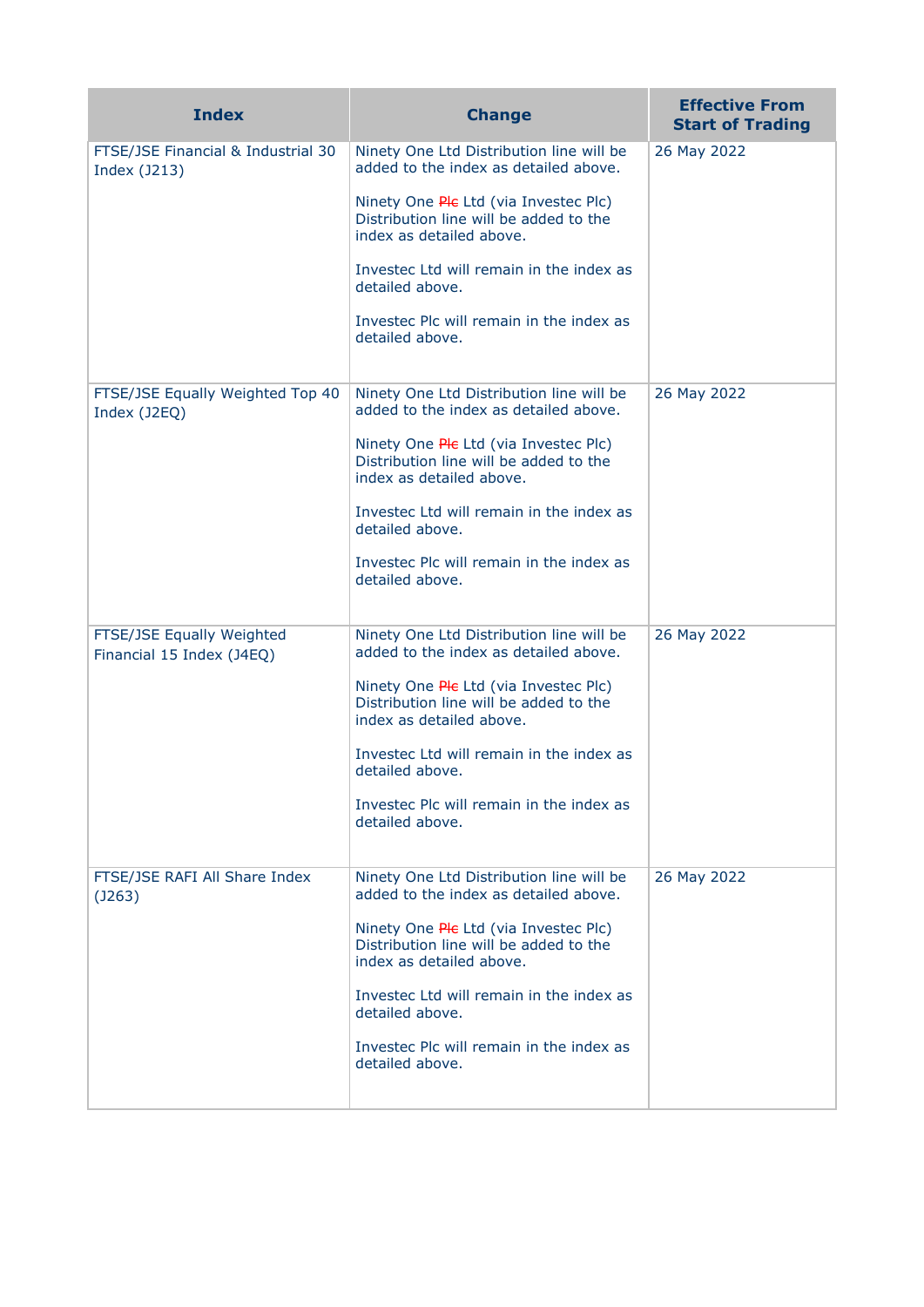| <b>Index</b>                                    | <b>Change</b>                                                                                               | <b>Effective From</b><br><b>Start of Trading</b> |
|-------------------------------------------------|-------------------------------------------------------------------------------------------------------------|--------------------------------------------------|
| FTSE/JSE RAFI All Share Capped<br>Index (J283)  | Ninety One Ltd Distribution line will be<br>added to the index as detailed above.                           | 26 May 2022                                      |
|                                                 | Ninety One Ple Ltd (via Investec Plc)<br>Distribution line will be added to the<br>index as detailed above. |                                                  |
|                                                 | Investec Ltd will remain in the index as<br>detailed above.                                                 |                                                  |
|                                                 | Investec Plc will remain in the index as<br>detailed above.                                                 |                                                  |
| FTSE/JSE Capped Top 40 Index<br>$($ J300 $)$    | Ninety One Ltd Distribution line will be<br>added to the index as detailed above.                           | 26 May 2022                                      |
|                                                 | Ninety One Ple Ltd (via Investec Plc)<br>Distribution line will be added to the<br>index as detailed above. |                                                  |
|                                                 | Investec Ltd will remain in the index as<br>detailed above.                                                 |                                                  |
|                                                 | Investec Plc will remain in the index as<br>detailed above.                                                 |                                                  |
| FTSE/JSE Capped All Share Index<br>$($ J303 $)$ | Ninety One Ltd Distribution line will be<br>added to the index as detailed above.                           | 26 May 2022                                      |
|                                                 | Ninety One Ple Ltd (via Investec Plc)<br>Distribution line will be added to the<br>index as detailed above. |                                                  |
|                                                 | Investec Ltd will remain in the index as<br>detailed above.                                                 |                                                  |
|                                                 | Investec Plc will remain in the index as<br>detailed above.                                                 |                                                  |
| FTSE/JSE Style Index (J330 and<br>J331)         | Ninety One Ltd Distribution line will be<br>added to the index as detailed above.                           | 26 May 2022                                      |
|                                                 | Ninety One Ple Ltd (via Investec Plc)<br>Distribution line will be added to the<br>index as detailed above. |                                                  |
|                                                 | Investec Ltd will remain in the index as<br>detailed above.                                                 |                                                  |
|                                                 | Investec Plc will remain in the index as<br>detailed above.                                                 |                                                  |
|                                                 |                                                                                                             |                                                  |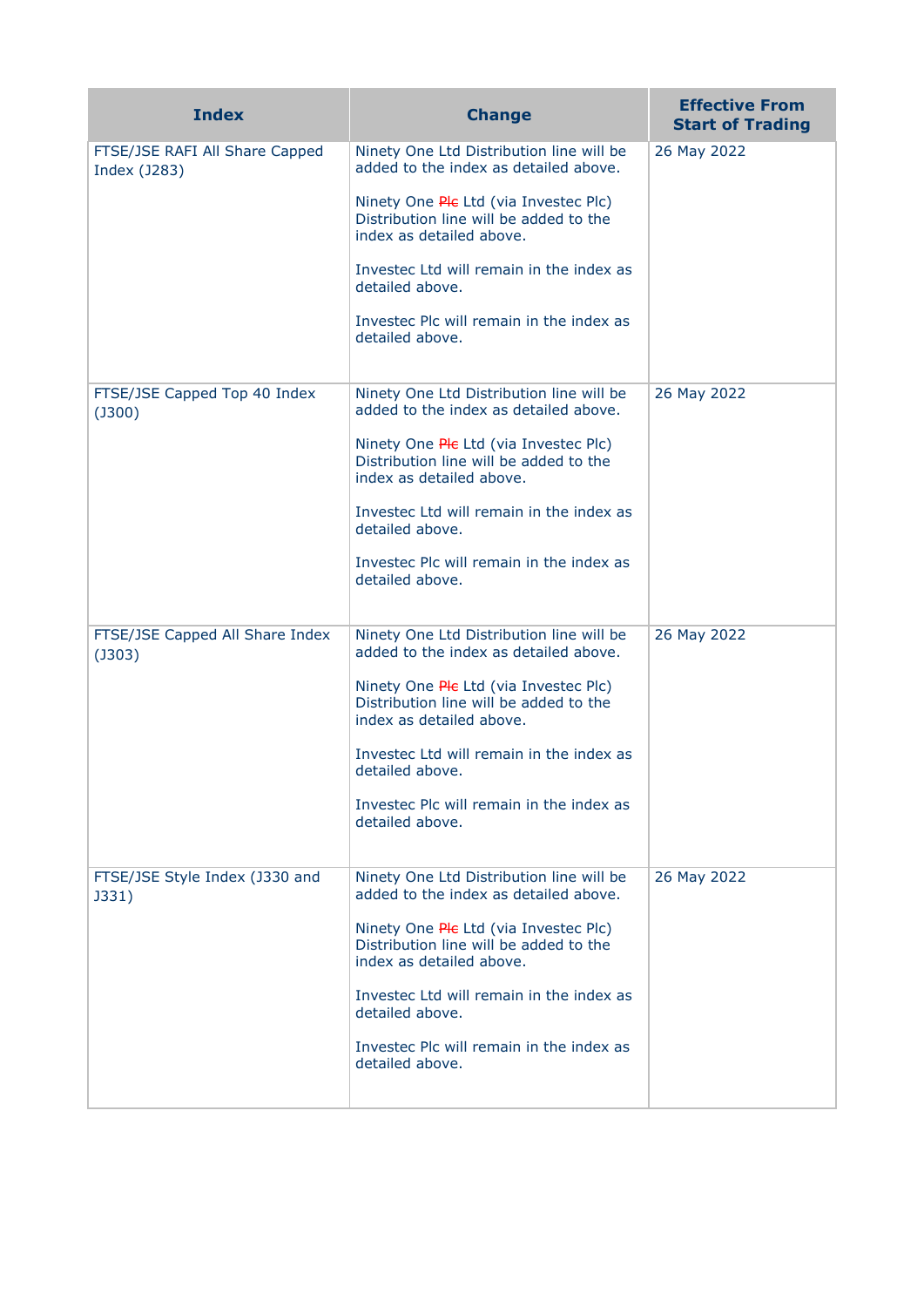| <b>Index</b>                                                       | <b>Change</b>                                                                                               | <b>Effective From</b><br><b>Start of Trading</b> |
|--------------------------------------------------------------------|-------------------------------------------------------------------------------------------------------------|--------------------------------------------------|
| FTSE/JSE RAFI 40 Index (J260)                                      | Ninety One Ltd Distribution line will be<br>added to the index as detailed above.                           | 26 May 2022                                      |
|                                                                    | Ninety One Ple Ltd (via Investec Plc)<br>Distribution line will be added to the<br>index as detailed above. |                                                  |
|                                                                    | Investec Ltd will remain in the index as<br>detailed above.                                                 |                                                  |
|                                                                    | Investec Plc will remain in the index as<br>detailed above.                                                 |                                                  |
| FTSE/JSE All Share Comprehensive<br>Factor Index (J203CF)          | Ninety One Ltd Distribution line will be<br>added to the index as detailed above.                           | 26 May 2022                                      |
|                                                                    | Ninety One Ple Ltd (via Investec Plc)<br>Distribution line will be added to the<br>index as detailed above. |                                                  |
|                                                                    | Investec Ltd will remain in the index as<br>detailed above.                                                 |                                                  |
|                                                                    | Investec Plc will remain in the index as<br>detailed above.                                                 |                                                  |
| FTSE/JSE All Share Yield Factor<br>Index (J203DF)                  | Ninety One Ltd Distribution line will be<br>added to the index as detailed above.                           | 26 May 2022                                      |
|                                                                    | Ninety One Ple Ltd (via Investec Plc)<br>Distribution line will be added to the<br>index as detailed above. |                                                  |
|                                                                    | Investec Ltd will remain in the index as<br>detailed above.                                                 |                                                  |
|                                                                    | Investec Plc will remain in the index as<br>detailed above.                                                 |                                                  |
| FTSE/JSE All Share Low Volatility<br>Focused Factor Index (J203LF) | Ninety One Ltd Distribution line will be<br>added to the index as detailed above.                           | 26 May 2022                                      |
|                                                                    | Ninety One Ple Ltd (via Investec Plc)<br>Distribution line will be added to the<br>index as detailed above. |                                                  |
|                                                                    | Investec Ltd will remain in the index as<br>detailed above.                                                 |                                                  |
|                                                                    | Investec Plc will remain in the index as<br>detailed above.                                                 |                                                  |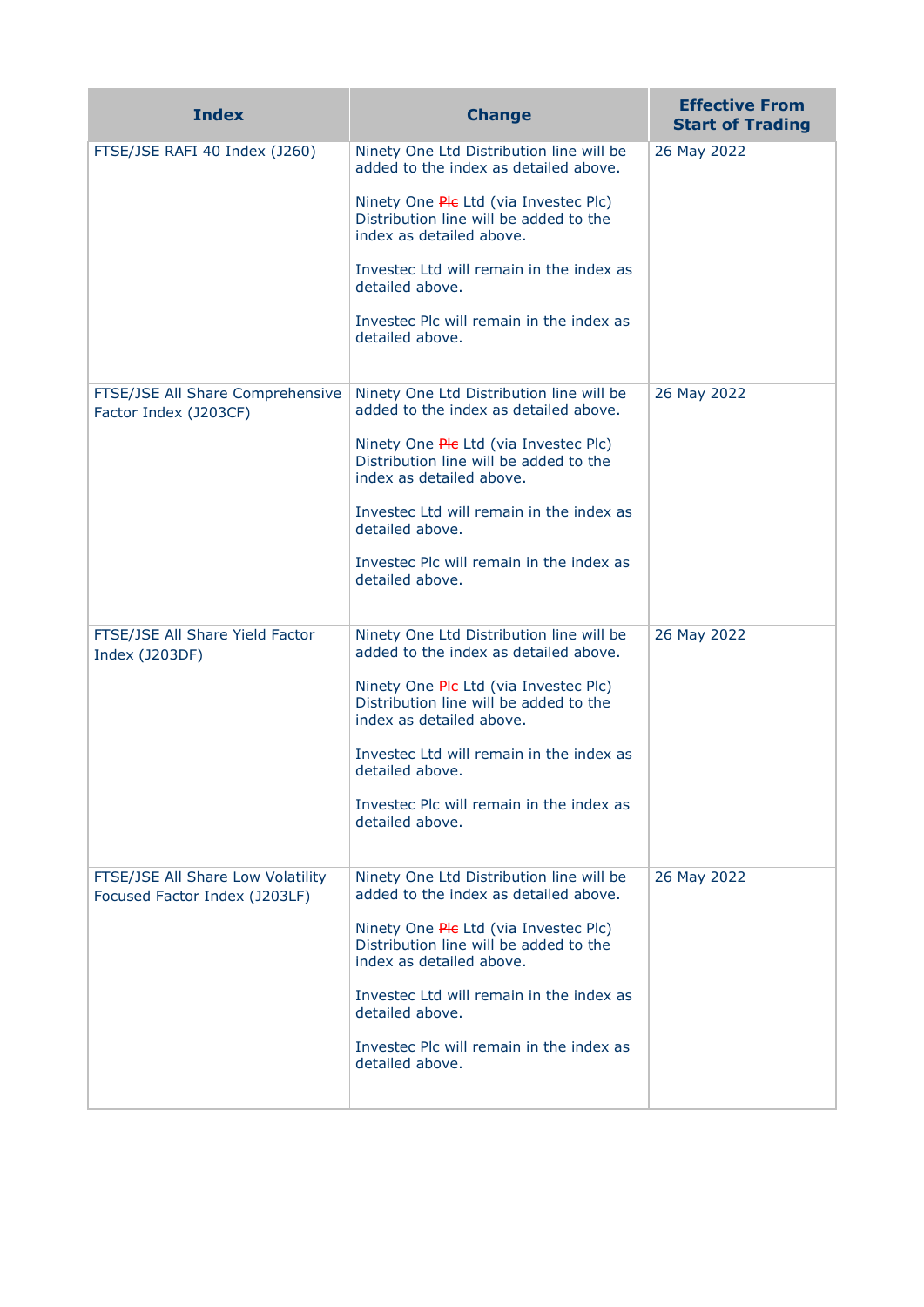| <b>Index</b>                                         | <b>Change</b>                                                                                               | <b>Effective From</b><br><b>Start of Trading</b> |
|------------------------------------------------------|-------------------------------------------------------------------------------------------------------------|--------------------------------------------------|
| FTSE/JSE All Share Momentum<br>Factor Index (J203MF) | Ninety One Ltd Distribution line will be<br>added to the index as detailed above.                           | 26 May 2022                                      |
|                                                      | Ninety One Ple Ltd (via Investec Plc)<br>Distribution line will be added to the<br>index as detailed above. |                                                  |
|                                                      | Investec Ltd will remain in the index as<br>detailed above.                                                 |                                                  |
|                                                      | Investec Plc will remain in the index as<br>detailed above.                                                 |                                                  |
| FTSE/JSE All Share Quality Factor<br>Index (J203QF)  | Ninety One Ltd Distribution line will be<br>added to the index as detailed above.                           | 26 May 2022                                      |
|                                                      | Ninety One Ple Ltd (via Investec Plc)<br>Distribution line will be added to the<br>index as detailed above. |                                                  |
|                                                      | Investec Ltd will remain in the index as<br>detailed above.                                                 |                                                  |
|                                                      | Investec Plc will remain in the index as<br>detailed above.                                                 |                                                  |
| FTSE/JSE All Share Size Factor<br>Index (J203SF)     | Ninety One Ltd Distribution line will be<br>added to the index as detailed above.                           | 26 May 2022                                      |
|                                                      | Ninety One Ple Ltd (via Investec Plc)<br>Distribution line will be added to the<br>index as detailed above. |                                                  |
|                                                      | Investec Ltd will remain in the index as<br>detailed above.                                                 |                                                  |
|                                                      | Investec Plc will remain in the index as<br>detailed above.                                                 |                                                  |
| FTSE/JSE All Share Value Factor<br>Index (J203VF)    | Ninety One Ltd Distribution line will be<br>added to the index as detailed above.                           | 26 May 2022                                      |
|                                                      | Ninety One Ple Ltd (via Investec Plc)<br>Distribution line will be added to the<br>index as detailed above. |                                                  |
|                                                      | Investec Ltd will remain in the index as<br>detailed above.                                                 |                                                  |
|                                                      | Investec Plc will remain in the index as<br>detailed above.                                                 |                                                  |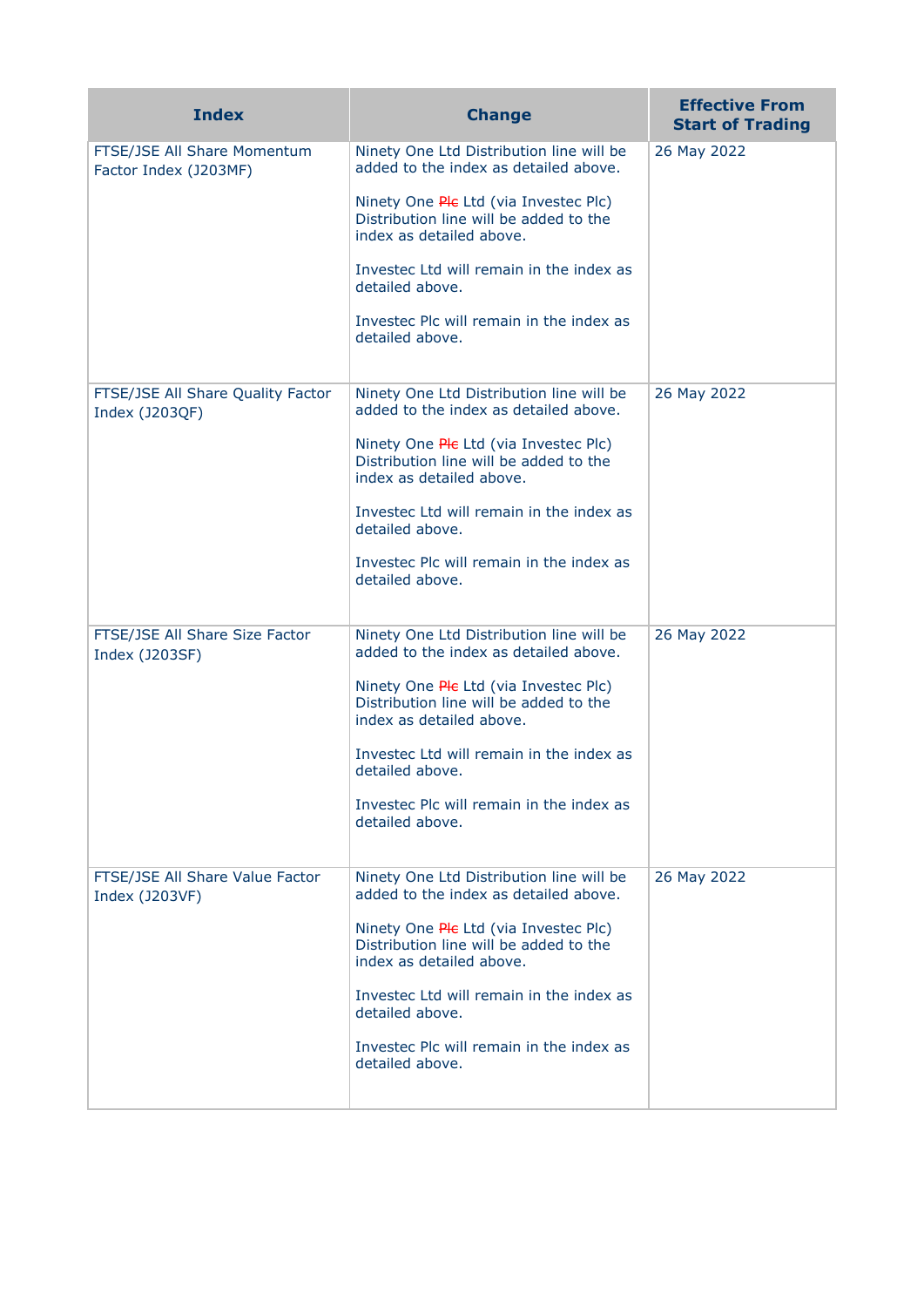| <b>Index</b>                                                   | <b>Change</b>                                                                                                                                                                                                                                                                                                                                                                                                                                                                                                                                                                                                                                                                                                                                                                                                                          | <b>Effective From</b><br><b>Start of Trading</b> |
|----------------------------------------------------------------|----------------------------------------------------------------------------------------------------------------------------------------------------------------------------------------------------------------------------------------------------------------------------------------------------------------------------------------------------------------------------------------------------------------------------------------------------------------------------------------------------------------------------------------------------------------------------------------------------------------------------------------------------------------------------------------------------------------------------------------------------------------------------------------------------------------------------------------|--------------------------------------------------|
| FTSE/JSE All Share Volatility Factor<br>Index (J203VOF)        | Ninety One Ltd Distribution line will be<br>added to the index as detailed above.<br>Ninety One Ple Ltd (via Investec Plc)<br>Distribution line will be added to the<br>index as detailed above.<br>Investec Ltd will remain in the index as<br>detailed above.<br>Investec Plc will remain in the index as<br>detailed above.                                                                                                                                                                                                                                                                                                                                                                                                                                                                                                         | 26 May 2022                                      |
| FTSE/JSE Shareholder Weighted All<br>Share Index (J403)        | Ninety One Ltd Distribution line (South<br>Africa, BKVDVV5) will be added to the<br>index with a shares in issue total of<br>43,852,586* and an investability<br>weighting of 89.299999957041%.<br>Ninety One Ple Ltd (via Investec Plc)<br>Distribution line (South Africa,<br>BKVDVW6) will be added to the index<br>with a shares in issue total of<br>95,718,320* and an investability<br>weighting of 50.465211300536%.<br>Investec Ltd (South Africa, B17BBR6)<br>will remain in the index with an<br>unchanged shares in issue total of<br>318,904,709 and an unchanged<br>investability weighting of<br>89.299999957041%.<br>Investec Plc (South Africa, B1DHG40)<br>will remain in the index with an<br>unchanged shares in issue total of<br>696,082,618 and an unchanged<br>investability weighting of<br>50.465211300536%. | 26 May 2022                                      |
| FTSE/JSE Capped Shareholder<br>Weighted All Share Index (J433) | Ninety One Ltd Distribution line will be<br>added to the index as detailed above.<br>Ninety One Ple Ltd (via Investec Plc)<br>Distribution line will be added to the<br>index as detailed above.<br>Invested Ltd will remain in the index as<br>detailed above.<br>Investec Plc will remain in the index as<br>detailed above.                                                                                                                                                                                                                                                                                                                                                                                                                                                                                                         | 26 May 2022                                      |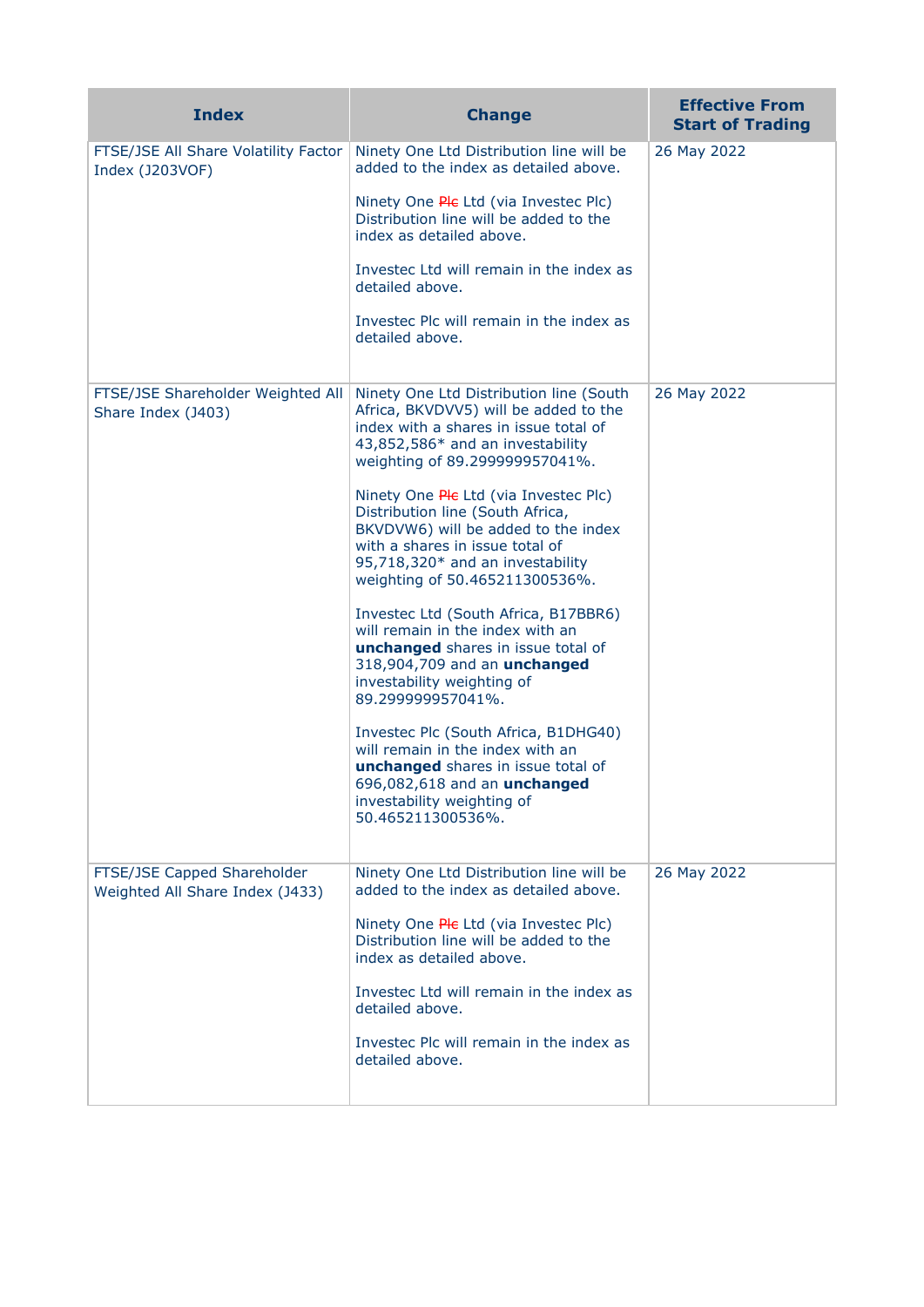| <b>Index</b>                                                               | <b>Change</b>                                                                                               | <b>Effective From</b><br><b>Start of Trading</b> |
|----------------------------------------------------------------------------|-------------------------------------------------------------------------------------------------------------|--------------------------------------------------|
| FTSE/JSE Shareholder Weighted<br>Top 40 Index Index (J400)                 | Ninety One Ltd Distribution line will be<br>added to the index as detailed above.                           | 26 May 2022                                      |
|                                                                            | Ninety One Ple Ltd (via Investec Plc)<br>Distribution line will be added to the<br>index as detailed above. |                                                  |
|                                                                            | Investec Ltd will remain in the index as<br>detailed above.                                                 |                                                  |
|                                                                            | Investec Plc will remain in the index as<br>detailed above.                                                 |                                                  |
| FTSE/JSE Capped Shareholder<br>Weighted Top 40 Index (J430)                | Ninety One Ltd Distribution line will be<br>added to the index as detailed above.                           | 26 May 2022                                      |
|                                                                            | Ninety One Ple Ltd (via Investec Plc)<br>Distribution line will be added to the<br>index as detailed above. |                                                  |
|                                                                            | Investec Ltd will remain in the index as<br>detailed above.                                                 |                                                  |
|                                                                            | Investec Plc will remain in the index as<br>detailed above.                                                 |                                                  |
| FTSE/JSE Shareholder Weighted<br>Financial 15 Index (JSZ2)                 | Ninety One Ltd Distribution line will be<br>added to the index as detailed above.                           | 26 May 2022                                      |
|                                                                            | Ninety One Ple Ltd (via Investec Plc)<br>Distribution line will be added to the<br>index as detailed above. |                                                  |
|                                                                            | Investec Ltd will remain in the index as<br>detailed above.                                                 |                                                  |
|                                                                            | Investec Plc will remain in the index as<br>detailed above.                                                 |                                                  |
| FTSE/JSE Shareholder Weighted<br>Financial & Industrial 30 Index<br>(JSZ3) | Ninety One Ltd Distribution line will be<br>added to the index as detailed above.                           | 26 May 2022                                      |
|                                                                            | Ninety One Ple Ltd (via Investec Plc)<br>Distribution line will be added to the<br>index as detailed above. |                                                  |
|                                                                            | Investec Ltd will remain in the index as<br>detailed above.                                                 |                                                  |
|                                                                            | Investec Plc will remain in the index as<br>detailed above.                                                 |                                                  |